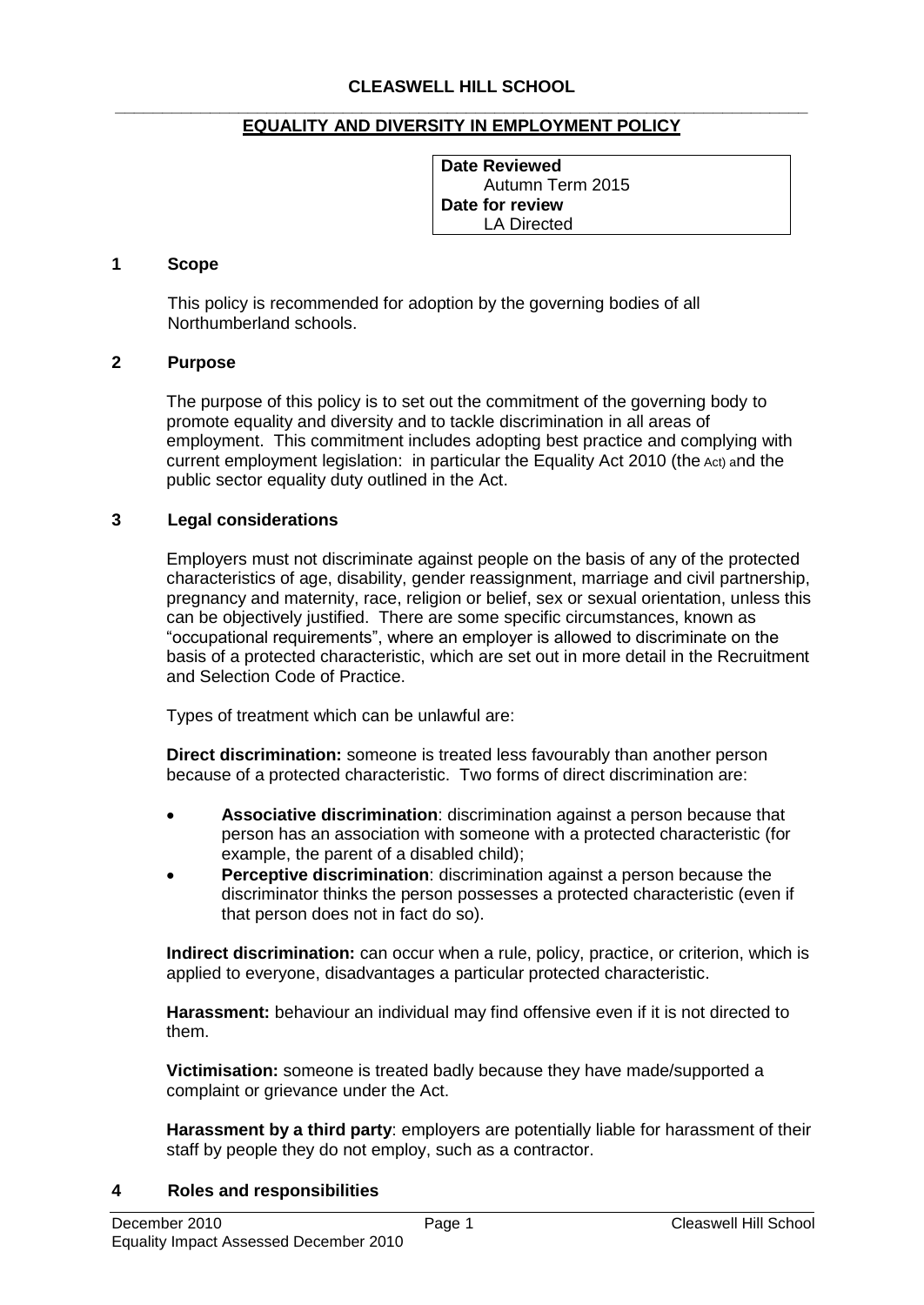**Governing body:** The governing body has responsibility for developing and reviewing this policy and ensuring that effective monitoring systems and procedures are in place.

**Head teacher:** The head teacher has responsibility for:

- ensuring that the policy is implemented and maintained;
- collecting and providing statistical information in relation to this policy;
- identifying and progressing specific action plans and measures developed as part of the school's equality objectives;
- providing advice and ensuring appropriate and timely training is provided for staff;
- issuing guidelines to assist the implementation of the policy; and
- monitoring the effectiveness of the policy.

**Employees:** Every employee has a personal responsibility to implement this policy and is under a duty to behave appropriately at all times in accordance with this policy. We actively seek to prevent harassment, discrimination, bullying and all other forms of unwarranted or improper behaviour in the workplace.

## **5 Policy statement**

The governing body makes the following commitments:

- We seek to employ a workforce which reflects the diversity of the communities we serve. We understand and value the added contribution that individuals can make when we recognise and embrace individual differences in age, disability, gender reassignment, marriage and civil partnership, pregnancy and maternity, race, religion or belief, sex or sexual orientation.
- We recognise and understand the importance of delivering the maximum benefits to our pupils through the recruitment, development and retention of a diverse and highly effective workforce.
- We are committed to providing employment opportunities which are fully accessible to all.
- We are determined to tackle prejudice and eliminate unfair discrimination in all its forms and to recognise and take account of equality and diversity throughout all our employment policies and practices.
- Our aim is to provide an inclusive employment environment where unjustifiable discrimination or prejudice do not exist and where all employees are treated with courtesy, dignity and fairness in all ways.
- In recognising our equality duty, we will ensure that equality issues and implications are fully considered and regularly reviewed, including assessing implications for people with particular protected characteristics as an integral part of our policy development and decision making processes.

We will have due regard to the need to:

- eliminate unlawful discrimination, harassment and victimisation;
- advance equality of opportunity between different groups; and
- foster good relations between different groups.

Advancing equality involves:

• removing or minimising disadvantages experienced by individuals due to their protected characteristics;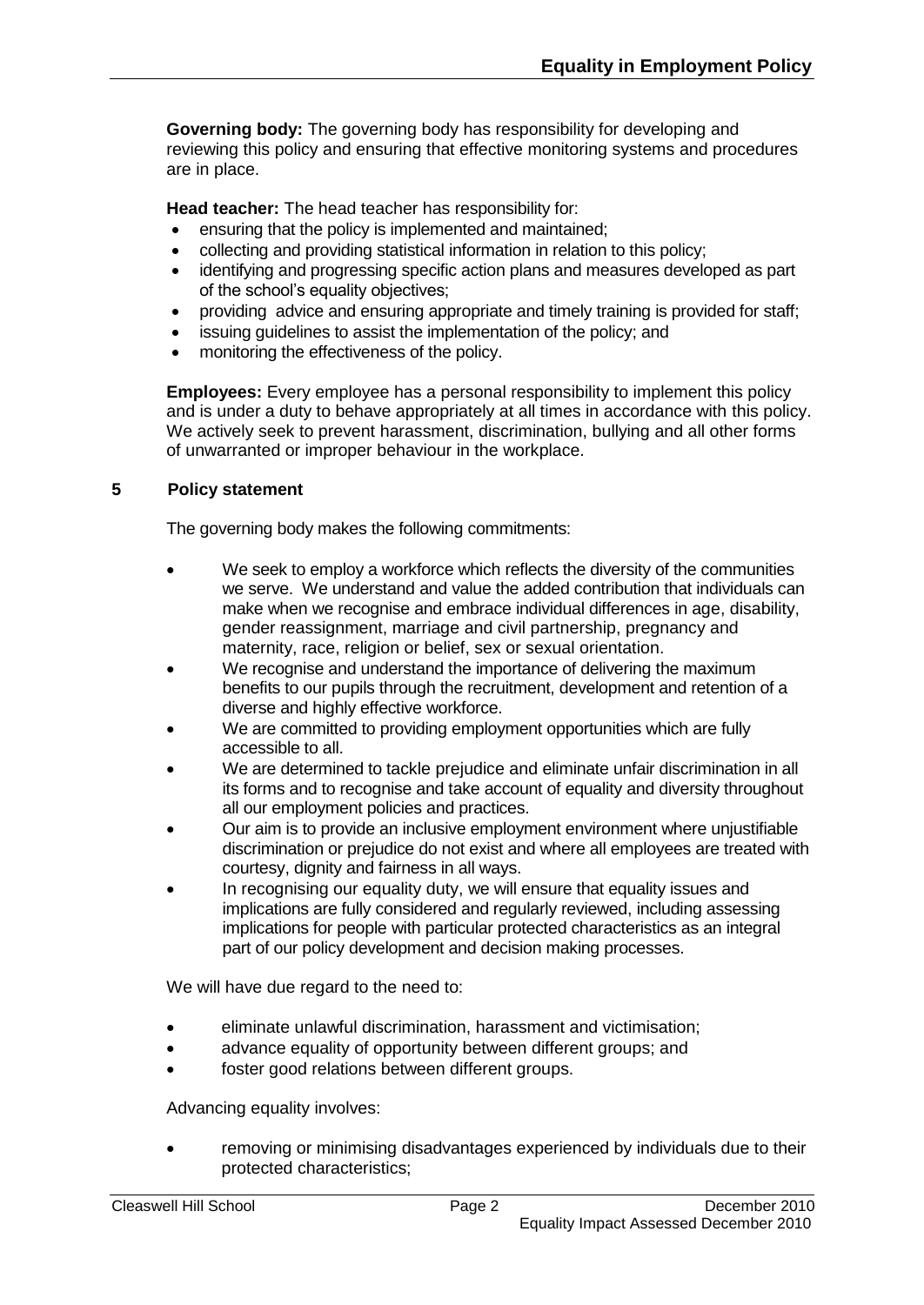- taking steps to meet the needs of people from protected groups where these are different from the needs of other people; and
- encouraging people from protected groups to work in our school, where their participation is disproportionately low.

We oppose all forms of unlawful and unfair discrimination. All employees, whether part-time, full-time or temporary will be treated fairly and with respect. Selection for employment, training, or any other benefit will be on the basis of aptitude and ability.

All employees will be helped to develop their full potential within our school. Developing the talents and resources of our workforce will enhance the effectiveness of our school.

We will challenge, and if necessary discipline, anyone not following this policy.

# **6 Policy in practice**

This policy applies to every aspect of employment, from recruitment through pay, access to facilities and employment benefits, promotion, training, discipline and grievance procedures and so on up to the end of the contractual relationship and beyond, for example, when references are provided.

Each stage of the employment relationship is covered by an individual employment policy or procedure. The full suite of employment policies and procedures will be consistent with the aims and principles of this policy and will take into account the specific equalities considerations that arise in that particular context. Examples include:

- Recruitment and Selection Code of Practice
- Pay Policy
- Dignity at Work Policy (which sets out how we aim to prevent and deal with harassment)
- Leave of Absence Policy
- Family Leave Policy
- **Flexible Working Policy**
- Managing Sickness Absence Policy and Procedure
- Redundancy Procedure

All employment policies and procedures are available from the school office and electronically via the Northumberland Schools' Network.

# **7 Publicising the policy**

All prospective job applicants will receive a copy of this policy with the application form for the vacancy. All staff will have access to this policy in their school and electronically via the Northumberland Schools Network.

We will ensure that awareness and understanding of equality and diversity in all areas of employment is included in the induction of new staff and volunteers.

## **8 Monitoring the Policy**

The head teacher will monitor this policy in line with established procedures for monitoring recruitment and selection, promotion, training, the management of capability, discipline, absence, grievances, and reasons for leaving our employment.